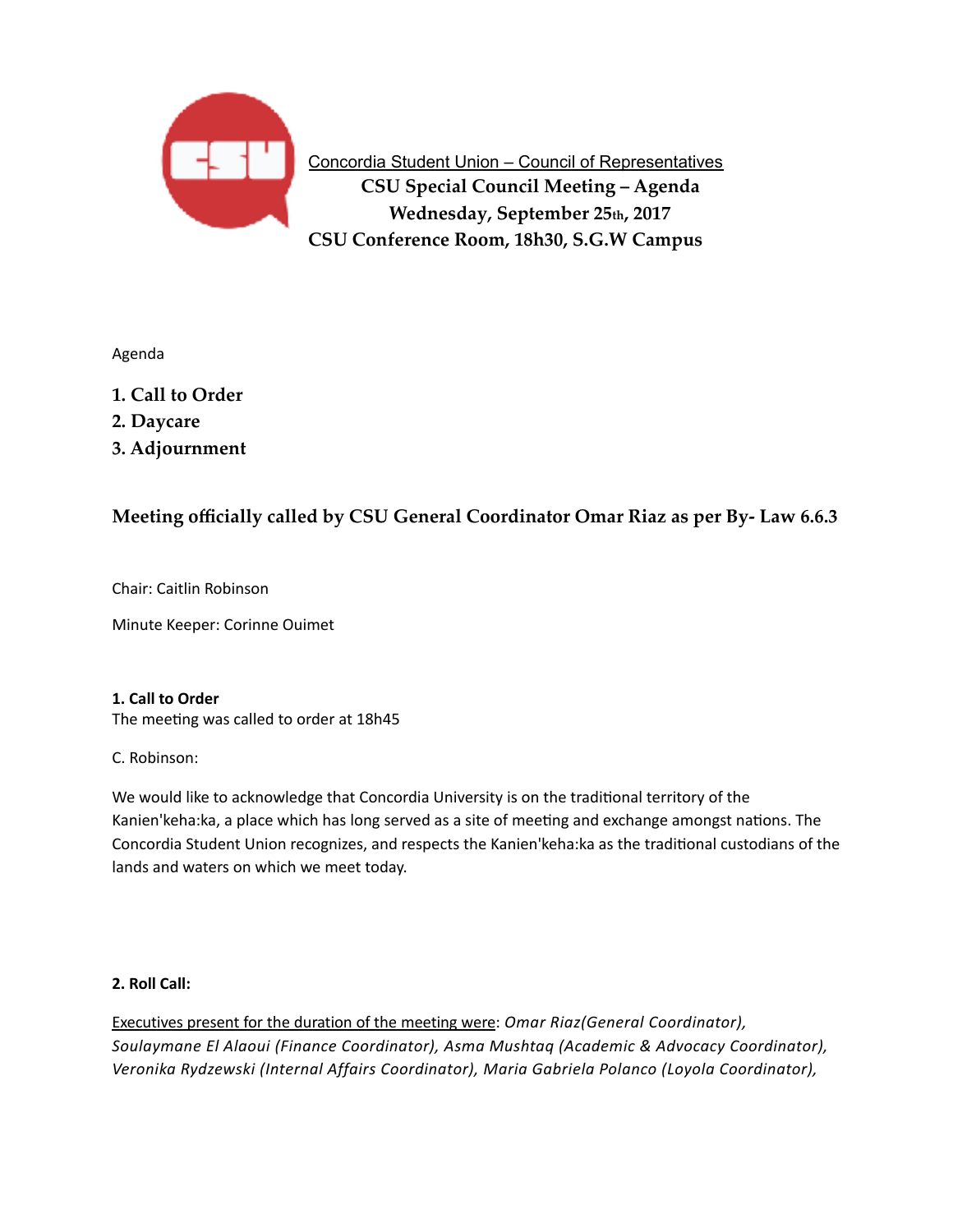Leyla Sutherland (Student Life Coordinator), Devon Ellis-Darity (Sustainability Coordinator) Ahmed *Badr (External Affairs and Mobilization Coordinator),*

Executives absent for the duration of the meeting were: (Nil)

Councillors present for the duration of the meeting were: Rim Hamila (Engineering and Computer Science), Khadidja Komah (Engineering and Computer Science), Sally Younis (Engineering and Computer *Science), Peter Zhuang (Fine Arts), Damon Toohey (Arts and Science),* 

Camille Thompson-Marchand (Arts and Science), Alienor Lougerstay, Lougerstay (Engineering and *Computer Science), Julia Sardo (Arts and Science), Patrick Megallanes (Arts and Science), Rowan Gaudet (Arts and Science) Ali Sherra (Arts and Science), Aouatif Zebiri (Arts and Science),* Tabea Vischer (Arts and Science) Ahmed Jemma (Engineering and Computer Science), Rory Blaisdell (John Molson School of Business), Mikaela Clark-Gardner (Arts and Science), Charlotte Genest (Arts and Science) <mark>(re-add Jeremy</mark> *and Dylan, Eamon on way)*

# Councillors absent for the duration of the meeting were:

## **Quite a few, Quorum Get (7x) at 18h35 > verify attendance sheet**

## Ali presents the Daycare motion:

Motion for Special General Assembly on September 25, 2017:

Whereas the fund committee of the CSU has conditionally approved the full amount of \$941,000.00 plus applicable taxes and fees and 15% contingency for the daycare conditional on a written agreement from Concordia university for their contribution (\$270,461.42 plus taxes and 15% contingency for base building renovations and 50% of \$115,881.59 for demolition costs).

Whereas the motion presented at the last council meeting on September 20, 2017 mentioned that Concordia has agreed.

Whereas the fund committee has found this verbal agreement to be insufficient:

Be it resolved that the CSU allocate \$941,000.00 plus applicable taxes and fees and 15% contingency from the SSAELC fund for the renovations, contingent on a written agreement from Concordia University stipulating their contribution to the daycare.

"Be it resolved that the CSU council approve \$85, 000 for the Daycare rent payable to Concordia University from the Student Space Accessible Education Legal Contingency (SSAELC) fund, which will be reimbursed in the 2017-2018 academic year."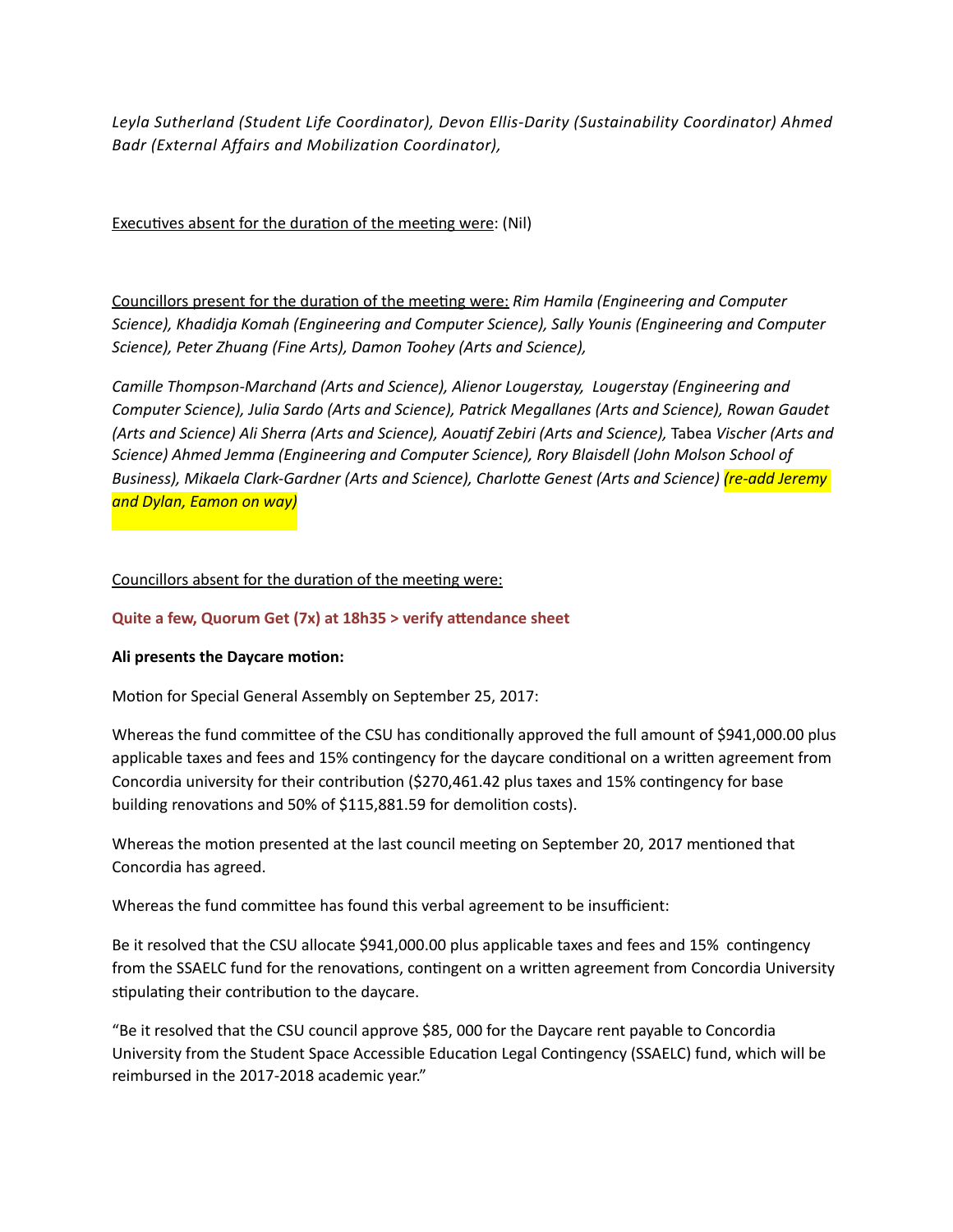x seconds the motion Omar

F: O: A: 

Motivation, Ali: Last week when we passed the motion we realized the Univserity had not agreed on paper. If they pulled out we'd have a bit of a problem. It didn't really make sense how much we were to be paying, it says here 141K to be coming out of the SSAELC fund but it won't be all CSU money, the University is also contributing a fair amount.

Omar: The exact number is \$368,903 the University will contribute. An amount we will pay to the contractor in segments, and our contributions bring down that total amount. The only thing I'd add is last meeting the motion was also contingent on an insurance certificate for civil and insurance liability, we have received that. So that's an update.

At the moment we do have an email from Roger:

(PLEASE GET THE UNIVERSITY EMAIL, IT IS THE ONLY WRITTEN AGREEMENT)

Please accept the present............." <get from Omar>"

So we do have it, it's in an email, just for where we are right now I sent this to our lawyer and he says it is enforceable by law but we should draft a proper agreement. Roger told us in the next few days we'd get a proper written agreement, and we'd be able to proceed with the construction of the daycare.

Rowan: Did we just lose quorum? Julia left.

CR: Only if someone calls it.

Rowan: I'm calling it in the context.

CR: Then you end the meeting.

Rowan: Oh. Then we'll wait.

CR: We can take an informal recess until Julia comes back.

Recess at 6:50pm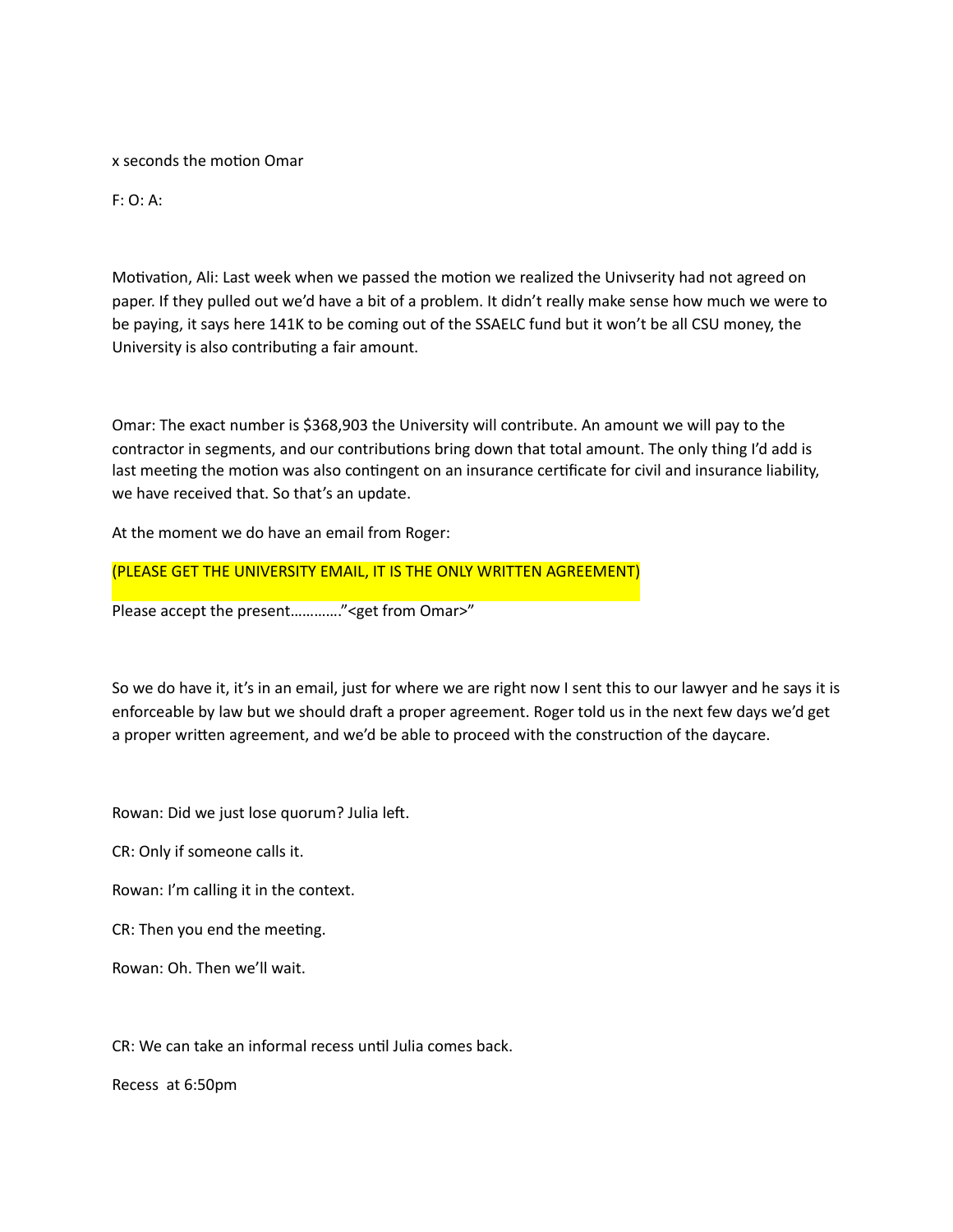Recess ended 6:53

Omar: (Repeats the motion)

To recap we have exchanges in emails that we feel is insufficient, so we'd have to get a written agreement from Concordia University before we spend the amount.

Aouatif: How would that work?

Omar: A written contract with full stipulations within the next few days.

Aouatif: We're voting before the agreement?

Omar: It would be contingent on the agreement.

CR: Any questions or discussion before we vote? I want to make sure we're clear

Peter: We basically have to get an agreement, then pay the money?

Omar: Then the university would reimburse us.

CR: Is everyone good with the motion? I want to ensure we're all on the same page? Good, all in favor?

 $F: 7 O: 1 A: 0$ 

The motion carries.

Omar presents a motion:

Be it resolved that the CSU council approves 85K, <PASTE>

Ali seconds 

Omar motivates: The agreement is that we'll pay rent because the school's staff daycare pays rent, but in terms there will be no charges for activities and operations, similar to the Reggie's arrangement.

Peter: Do we still have an agreement with the University?

Omar: That would be about four years old I wouldn't have it.

Peter: But did they agree to that with you already?

Omar: They've already paid it for the last two years.

CR: Are there any more questions?

All in favor

 $F: 7 O: 1 A: 0$